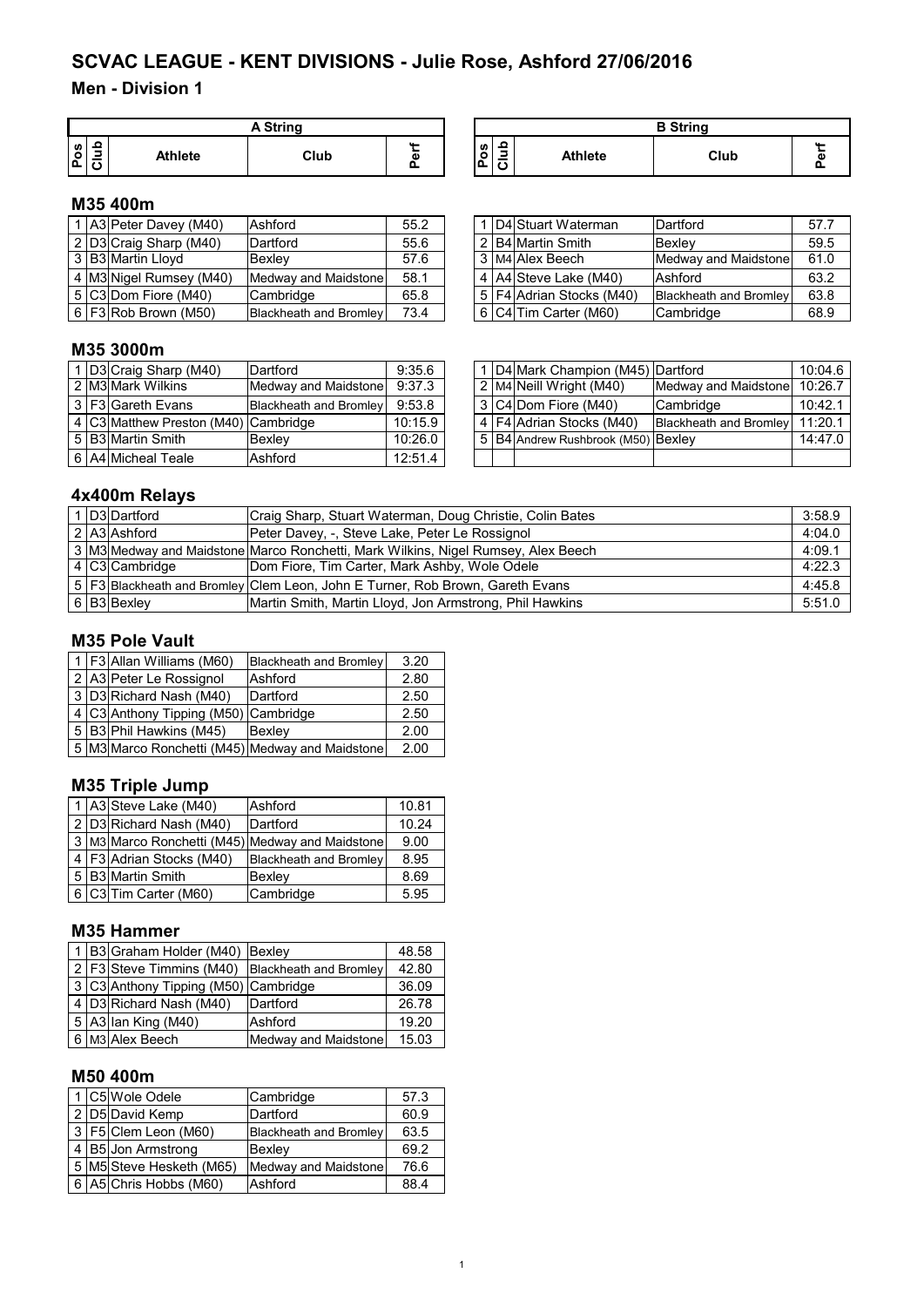# **Men - Division 1**

| Strina             |                |      |                 |                            |                | <b>B</b> String |
|--------------------|----------------|------|-----------------|----------------------------|----------------|-----------------|
| ဖာ<br>o<br>'n<br>U | <b>Athlete</b> | Club | <b>AA</b><br>G) | ဖာ<br>. .<br>-<br>۹Δ.<br>Ë | <b>Athlete</b> |                 |

#### **M50 3000m**

|  | 1 B5 Jon Armstrong        | Bexley                        | 10:35.6 |
|--|---------------------------|-------------------------------|---------|
|  | 2 D5 Anthony Durey        | Dartford                      | 10:43.8 |
|  | 3 A5 Kevin Williams (M55) | Ashford                       | 10:50.4 |
|  | 4 C5 Mark Ashby           | Cambridge                     | 11:17.9 |
|  | 5   F5   Nigel Wood (M60) | <b>Blackheath and Bromley</b> | 12:39.1 |

# **M50 Pole Vault**

|  | 1 A5 Mick Goodall (M65)       | Ashford                | 2.50 |
|--|-------------------------------|------------------------|------|
|  | 2 D5 Gary Capon (M55)         | Dartford               | 2.10 |
|  | 3 M5 Steve Hesketh (M65)      | Medway and Maidstone   | 1.50 |
|  | 4 C5 Wole Odele               | Cambridge              | 1.30 |
|  | $\sqrt{5}$ F5 Clem Leon (M60) | Blackheath and Bromley | 1.30 |

# **M50 Triple Jump**

|  | 1 C5 Wole Odele           | Cambridge                     | 10.11 |
|--|---------------------------|-------------------------------|-------|
|  | 2 D5 Gary Capon (M55)     | Dartford                      | 9.81  |
|  | 3 A5 Steve Langford (M55) | Ashford                       | 9.73  |
|  | 4   F5   Clem Leon (M60)  | <b>Blackheath and Bromley</b> | 9.64  |
|  | 5 M5 Rob Sibley (M60)     | Medway and Maidstone          | 9.03  |
|  | 6 B5 John Bancroft (M55)  | Bexley                        | 7.84  |

#### **M50 Hammer**

|  | 1 D5 Paul Searing            | Dartford                      | 30.66 |
|--|------------------------------|-------------------------------|-------|
|  | 2 B5 Andrew Rushbrook        | Bexley                        | 26.84 |
|  | 3   C5   Peter Wishart (M55) | Cambridge                     | 25.29 |
|  | 4   A5   Paul Wheeler (M55)  | Ashford                       | 21.50 |
|  | 5   M5 Steve Hesketh (M65)   | Medway and Maidstone          | 17.57 |
|  | 6   F5   Clem Leon (M60)     | <b>Blackheath and Bromley</b> | 12.42 |

#### **M60 3000m**

|  | 1 C6 Alan Black          | Cambridge              | 11:28.5 |
|--|--------------------------|------------------------|---------|
|  | 2   F6   Rob Brown       | Blackheath and Bromley | 12:09.3 |
|  | 3 M6 Steve Hesketh (M65) | Medway and Maidstone   | 13:23.7 |
|  | 4 A6 Chris Hobbs         | Ashford                | 14:12.4 |
|  | 5 D6 Steve Roberts       | Dartford               | 14:29.6 |

# **M60 Hammer**

|  | 1 A6 Paul Oakes                    | Ashford                       | 35.07 |
|--|------------------------------------|-------------------------------|-------|
|  | 2 M6 Clive Thomson                 | Medway and Maidstone          | 33.58 |
|  | 3 D6 Trevor Bent (M70)             | Dartford                      | 20.92 |
|  | 4 F6 Jim Phelan (M65)              | <b>Blackheath and Bromley</b> | 16.58 |
|  | 5 C6 Warwick Dixon (M80) Cambridge |                               | ntr   |

| <b>Match Details</b>     | Mt Pts | Pts  |
|--------------------------|--------|------|
| 1 Dartford               | 6      | 73   |
| 2 Ashford                | 5      | 55   |
| 3 Cambridge              | 4      | 49   |
| 4 Medway and Maidstone   | 3      | 46.5 |
| 5 Blackheath and Bromley | 2      | 46   |
| Bexley                   | 1      | 38.5 |

BC-SCVAC-2016

| <b>Match Details</b>     | <b>Mt Pts</b><br><b>Pts</b> |      | <b>Overall Details</b>   | <b>Tot Mt Pts</b> | <b>Tot Pts</b> |
|--------------------------|-----------------------------|------|--------------------------|-------------------|----------------|
| 1 Dartford               | 6                           | 73   | 1 Dartford               | 29                | 314.5          |
| 2 Ashford                | 5                           | 55   | 2 Cambridge              | 21.5              | 270            |
| 3 Cambridge              |                             | 49   | 3 Medway and Maidstone   | 17.5              | 243.5          |
| 4 Medway and Maidstone   | 3                           | 46.5 | 4 Ashford                | 14                | 245            |
| 5 Blackheath and Bromley | 2                           | 46   | 5 Bexley                 | 13                | 244.5          |
| 6 Bexley                 |                             | 38.5 | 6 Blackheath and Bromley | 10                | 208.5          |

Club

**Perf**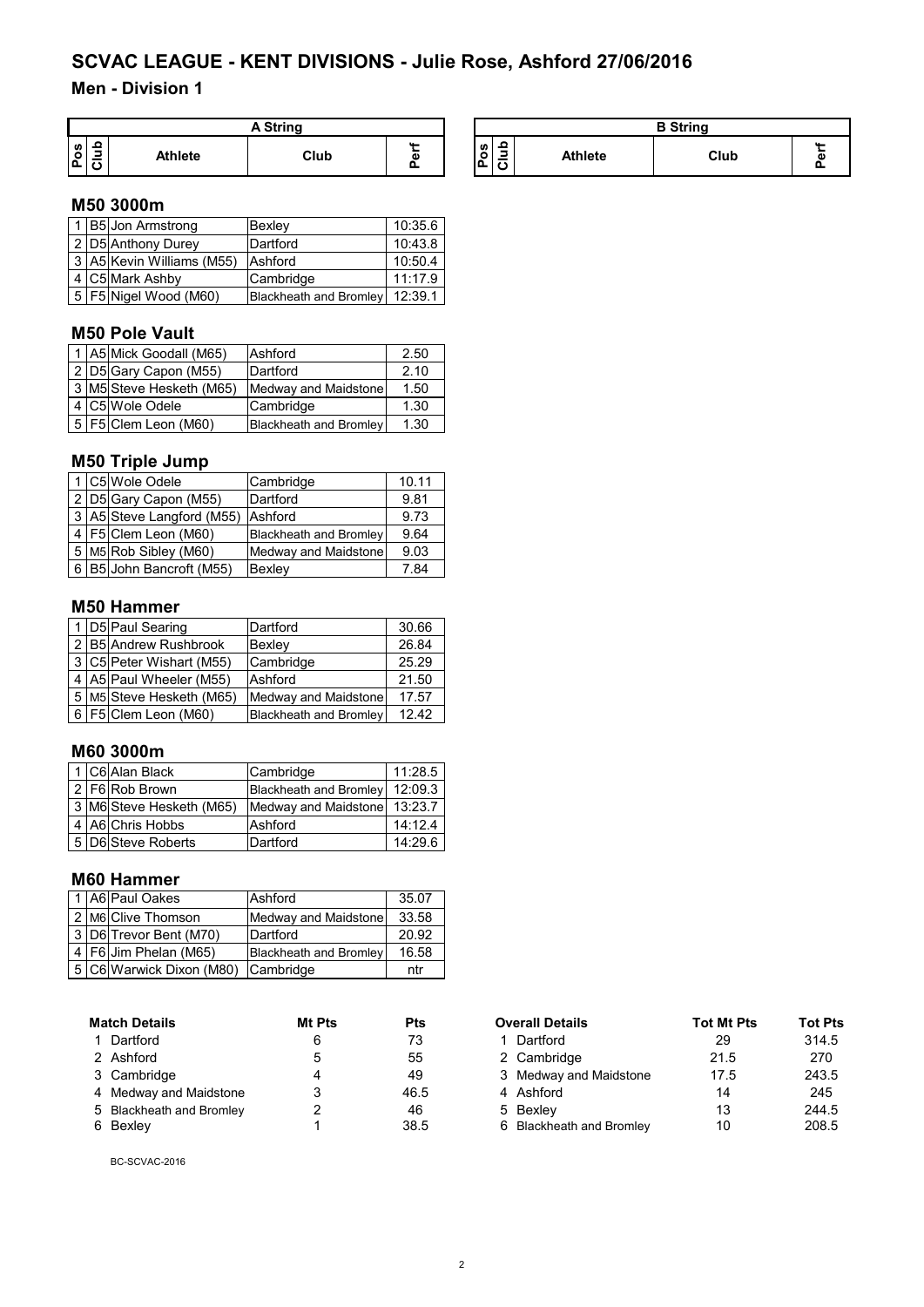# **Men - Division 2**

| $C$ fring                          |                     |      |                   |                                   |                | <b>B</b> String |   |
|------------------------------------|---------------------|------|-------------------|-----------------------------------|----------------|-----------------|---|
| ഗ≙<br>$\circ$<br>.   ರ<br>$\Omega$ | <b>Athlete</b><br>. | Club | $\mathbf{r}$<br>ω | ഗ I ≏<br>-<br>ີ<br><u>්ට</u><br>ட | <b>Athlete</b> | Club            | ω |

#### **M35 400m**

|  | 1 T3 Simon Fraser (M40)                       | Tonbridge | 62.1  |  | 1 J4 Simon Horler                  | <b>IBromley Veterans</b> | 61.1 |
|--|-----------------------------------------------|-----------|-------|--|------------------------------------|--------------------------|------|
|  | 2 J3 Gavin Kitchingham (M45) Bromley Veterans |           | 62.6  |  | 2 T4 Anthony Crush (M40) Tonbridge |                          | 64.3 |
|  | 3 P3 Trevor Crysell (M45) Paddock Wood        |           | 66.2  |  | 3 P4 Les Percival (M60)            | <b>Paddock Wood</b>      | 68.3 |
|  | 4 S3 Richard Pitcairn-Knowles (M80) Sevenoaks |           | 120.3 |  |                                    |                          |      |

|  | 11J4 Simon Horler                  | <b>Bromley Veterans</b> | 61.1 |
|--|------------------------------------|-------------------------|------|
|  | 2 T4 Anthony Crush (M40) Tonbridge |                         | 64.3 |
|  | 3   P4 Les Percival (M60)          | Paddock Wood            | 68.3 |
|  |                                    |                         |      |

## **M35 3000m**

|  | 1 T3 Ben Reynolds (M50) Tonbridge             |              | 9:29.5  |
|--|-----------------------------------------------|--------------|---------|
|  | 2 J3 Gavin Kitchingham (M45) Bromley Veterans |              | 10:03.3 |
|  | 3 H3 Stuart McNally                           | Dartford B   | 10:17.0 |
|  | 4 P3 Steve Chivers                            | Paddock Wood | 11:10.6 |
|  | 5 S3 David Lobley (M50)                       | Sevenoaks    | 11:22.0 |

|  | 1   T3 Ben Reynolds (M50)                         | Tonbridge     | 9:29.5  |  | 1 IT4 Simon Fraser (M40) | Tonbridge                | 10:16.6 l |
|--|---------------------------------------------------|---------------|---------|--|--------------------------|--------------------------|-----------|
|  | 2   J3 Gavin Kitchingham (M45)   Bromley Veterans |               | 10:03.3 |  | 2 H4 Matt Erwood (M40)   | Dartford B               | 10:20.1   |
|  | 3 H3lStuart McNallv                               | IDartford B   | 10:17.0 |  | l 3 IJ4   Simon Horler   | <b>IBromley Veterans</b> | 11:07.4   |
|  | 4 IP3ISteve Chivers                               | lPaddock Wood | 11:10.6 |  |                          |                          |           |
|  | 5 S3 David Lobley (M50)                           | Sevenoaks     | 11:22.0 |  |                          |                          |           |

### **4x400m Relays**

|  | T3 Tonbridge          | Steven Brooks, Richard Christian, Ben Reynolds, Simon Fraser                | 4:07.7 |
|--|-----------------------|-----------------------------------------------------------------------------|--------|
|  | 2 P3 Paddock Wood     | Les Percival, Trevor Crysell, Steve Chivers, Mark Woods                     | 4:22.7 |
|  | 3 J3 Bromley Veterans | Gavin Kitchingham, Simon Horler, Philip Greenfield, Tony Unseld             | 5:00.9 |
|  | 4 S3 Sevenoaks        | Duncan Cochrane, Geoffrey Kitchener, David Lobley, Richard Pitcairn-Knowles | 6:13.0 |

# **M35 Pole Vault**

| 1 J3 Simon Horler |                                                | <b>Bromley Veterans</b> | 1.90 |
|-------------------|------------------------------------------------|-------------------------|------|
|                   | 2   T3 Mark Pitcairn-Knowles (M50)   Tonbridge |                         | 1.80 |

# **M35 Triple Jump**

|  | 1 J3 Simon Horler                      | <b>Bromley Veterans</b> | 8.91 |
|--|----------------------------------------|-------------------------|------|
|  | 2 P3 Trevor Crysell (M45)              | Paddock Wood            | 8.43 |
|  | 3 S3 David Lobley (M50)                | <b>Sevenoaks</b>        | 7.86 |
|  | 4 T3 Richard Christian (M50) Tonbridge |                         | 7.86 |

#### **M35 Hammer**

|  | 1 J3 Simon Horler                  | <b>Bromley Veterans</b> | 17.98 |
|--|------------------------------------|-------------------------|-------|
|  | 2 P3 Les Percival (M60)            | Paddock Wood            | 15.95 |
|  | 3 T3 Steven Brooks (M50) Tonbridge |                         | 10.71 |

## **M50 400m**

|  | 1 P5 Mark Woods (M55)                         | Paddock Wood | 60.2 |
|--|-----------------------------------------------|--------------|------|
|  | 2 T5 Richard Christian                        | Tonbridge    | 61.5 |
|  | 3 J5 Philip Greenfield (M55) Bromley Veterans |              | 70.4 |
|  | 4 S5 Duncan Cochrane (M55) Sevenoaks          |              | 76.5 |
|  | 5 K5 Peter Watts (M65)                        | Swanley      | 80.0 |

### **M50 3000m**

|  | 1   T5 Mark Pitcairn-Knowles   Tonbridge |                         | 10:54.2 |
|--|------------------------------------------|-------------------------|---------|
|  | 2 H5 John Gurney (M55)                   | Dartford B              | 11:23.5 |
|  | 3 S5 Duncan Cochrane (M55) Sevenoaks     |                         | 12:32.9 |
|  | 4 J5 Jonathan Pegg                       | <b>Bromley Veterans</b> | 17:34.0 |

### **M50 Pole Vault**

| 1   T5   Peter Ebbage (M55) | Tonbridge            | 2.80 |
|-----------------------------|----------------------|------|
| 2 P5 Mark Woods (M55)       | <b>IPaddock Wood</b> | 2.00 |

### **M50 Triple Jump**

|  | 1 T5 Peter Ebbage (M55)                        | <b>Tonbridge</b>    | 8.94 |
|--|------------------------------------------------|---------------------|------|
|  | 2 P5 Mark Woods (M55)                          | <b>Paddock Wood</b> | 8.46 |
|  | 3 JJ5 Philip Greenfield (M55) Bromley Veterans |                     | 8.18 |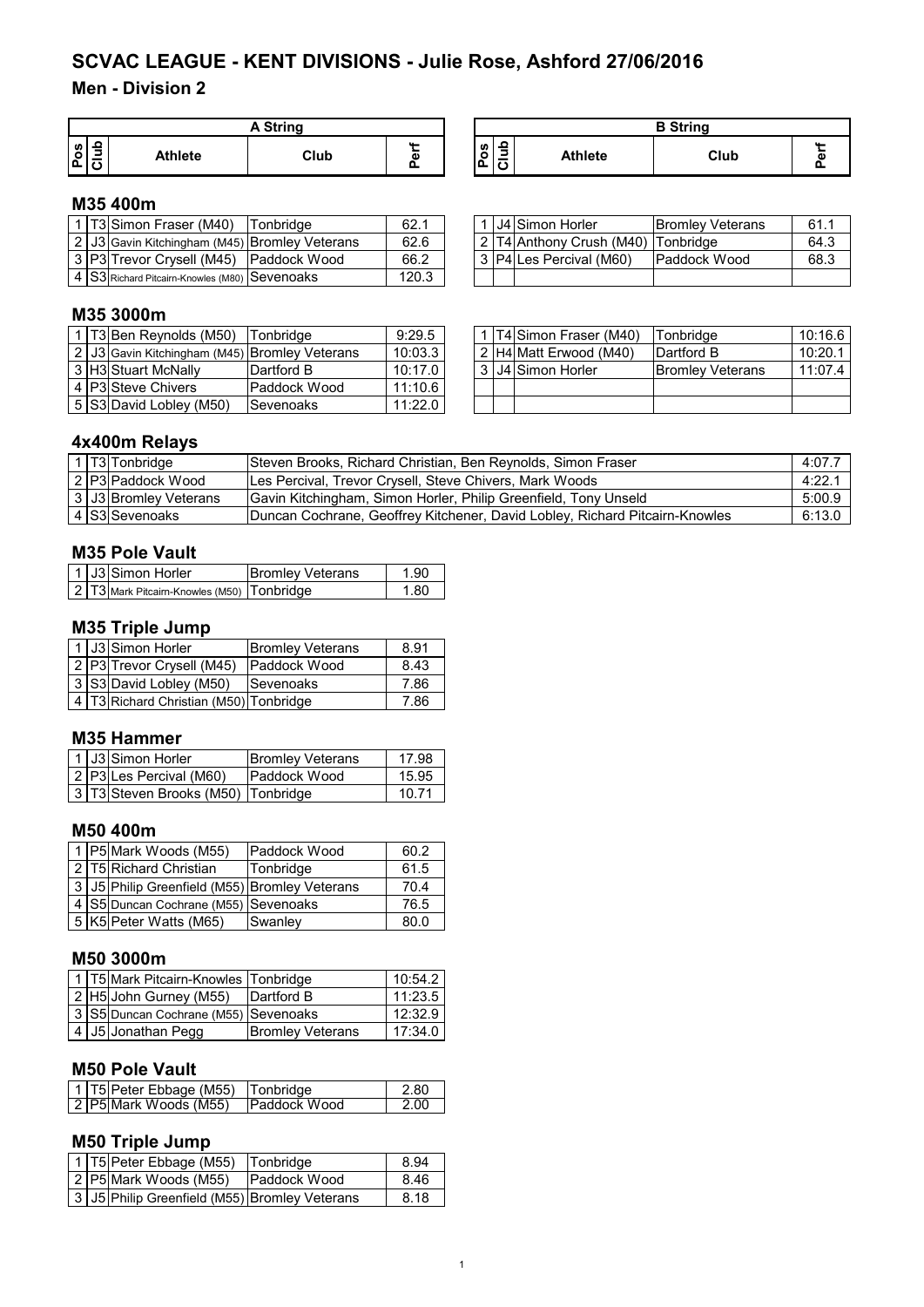# **Men - Division 2**

| <b>A String</b> |         |      |   |  |  |  |  |
|-----------------|---------|------|---|--|--|--|--|
| S<br>o<br>-     | Athlete | Club | ω |  |  |  |  |

| A String |        | <b>B</b> String     |                |      |  |  |
|----------|--------|---------------------|----------------|------|--|--|
| Club     | <br>۵ï | <b>SD</b><br>o<br>Ω | <b>Athlete</b> | Club |  |  |

#### **M50 Hammer**

|  | 1   T5   Peter Ebbage (M55)                   | Tonbridge           | 27 41 |
|--|-----------------------------------------------|---------------------|-------|
|  | 2 P5 Mark Woods (M55)                         | <b>Paddock Wood</b> | 19.99 |
|  | 3 J5 Philip Greenfield (M55) Bromley Veterans |                     | 19.70 |
|  | 4 S5 David Simpson (M75) Sevenoaks            |                     | 6.81  |

## **M60 3000m**

|  | 1 T6 John Harley           | Tonbridge               | 11:24.9 |
|--|----------------------------|-------------------------|---------|
|  | 2 P6 Alan Newman           | Paddock Wood            | 11:37.9 |
|  | 3 K6 Peter Watts (M65)     | <b>Swanley</b>          | 14:00.6 |
|  | 4   J6   Tony Unseld (M70) | <b>Bromley Veterans</b> | 14:54.4 |

### **M60 Hammer**

|  | 1   P6   Mick Duffin (M75)                    | Paddock Wood            | 20.64 |
|--|-----------------------------------------------|-------------------------|-------|
|  | 2 J6 Tony Unseld (M70)                        | <b>Bromley Veterans</b> | 13.27 |
|  | 3   T6 Maurice Marchant (M65)   Tonbridge     |                         | 10.78 |
|  | 4 K6 Peter Watts (M65)                        | Swanley                 | 10.42 |
|  | 5 S6 Richard Pitcairn-Knowles (M80) Sevenoaks |                         | 6.17  |

#### **Match Details**

| 1 Tonbridge        |   | 80 | 1 Tonbridge        | 29 | 375  |
|--------------------|---|----|--------------------|----|------|
| 2 Bromley Veterans |   | 65 | 2 Paddock Wood     | 25 | 336  |
| 3 Paddock Wood     | Δ | 58 | 3 Bromley Veterans | 21 | 294. |
| 4 Sevenoaks        |   | 24 | 4 Sevenoaks        | 15 | 184  |
| 5 Dartford B       |   | 14 | 5 Swanley          | 9  | 126. |
| 6 Swanley          |   | a  | 6 Dartford B       | 5  | 49   |

# **Mens Non Scoring Results**

### **M35**

| 3000m                            |                                 |         |
|----------------------------------|---------------------------------|---------|
| Anthony Crush (M40) Tonbridge AC |                                 | 11:24.3 |
| M50                              |                                 |         |
| 400m                             |                                 |         |
| Colin Bates (M50)                | Dartford H AC                   | 63.0    |
| Jonathan Pegg (M50)              | <b>Bromley Veterans</b>         | 92.2    |
| 3000m                            |                                 |         |
| Ian Crawley (M50)                | Tonbridge AC                    | 11:26.6 |
| Tim Orr (M50)                    | Dartford H AC                   | 12:53.8 |
| <b>POLE VAULT</b>                |                                 |         |
| Paul Oaks (M60)                  | Ashford AC                      | 2.50    |
| <b>HAMMER</b>                    |                                 |         |
| Paris Hunt (M50)                 | Cambridge H                     | 16.45   |
| M60                              |                                 |         |
| 3000m                            |                                 |         |
| Peter Hamilton (M65)             | Blackheath & Bromley            | 12:15.0 |
| Ian McCarthy (M60)               | Cambridge H                     | 13:01.6 |
| John E Turner (M65)              | <b>Blackheath &amp; Bromley</b> | 13:19.7 |
| Maurice Marchant (M65)           | Tonbridge AC                    | 14:17.1 |
| <b>HAMMER</b>                    |                                 |         |
| David Perman (M60)               | Paddock Wood                    | 17.93   |
|                                  |                                 |         |

BC-SCVAC-2016

| 1 Tonbridge        | 80 | Tonbridge          | 29 | 375   |
|--------------------|----|--------------------|----|-------|
| 2 Bromley Veterans | 65 | 2 Paddock Wood     | 25 | 336   |
| 3 Paddock Wood     | 58 | 3 Bromley Veterans | 21 | 294.5 |
| 4 Sevenoaks        | 24 | 4 Sevenoaks        | 15 | 184   |
| 5 Dartford B       | 14 | 5 Swanley          |    | 126.5 |
| 6 Swanlev          |    | 6 Dartford B       |    | 49    |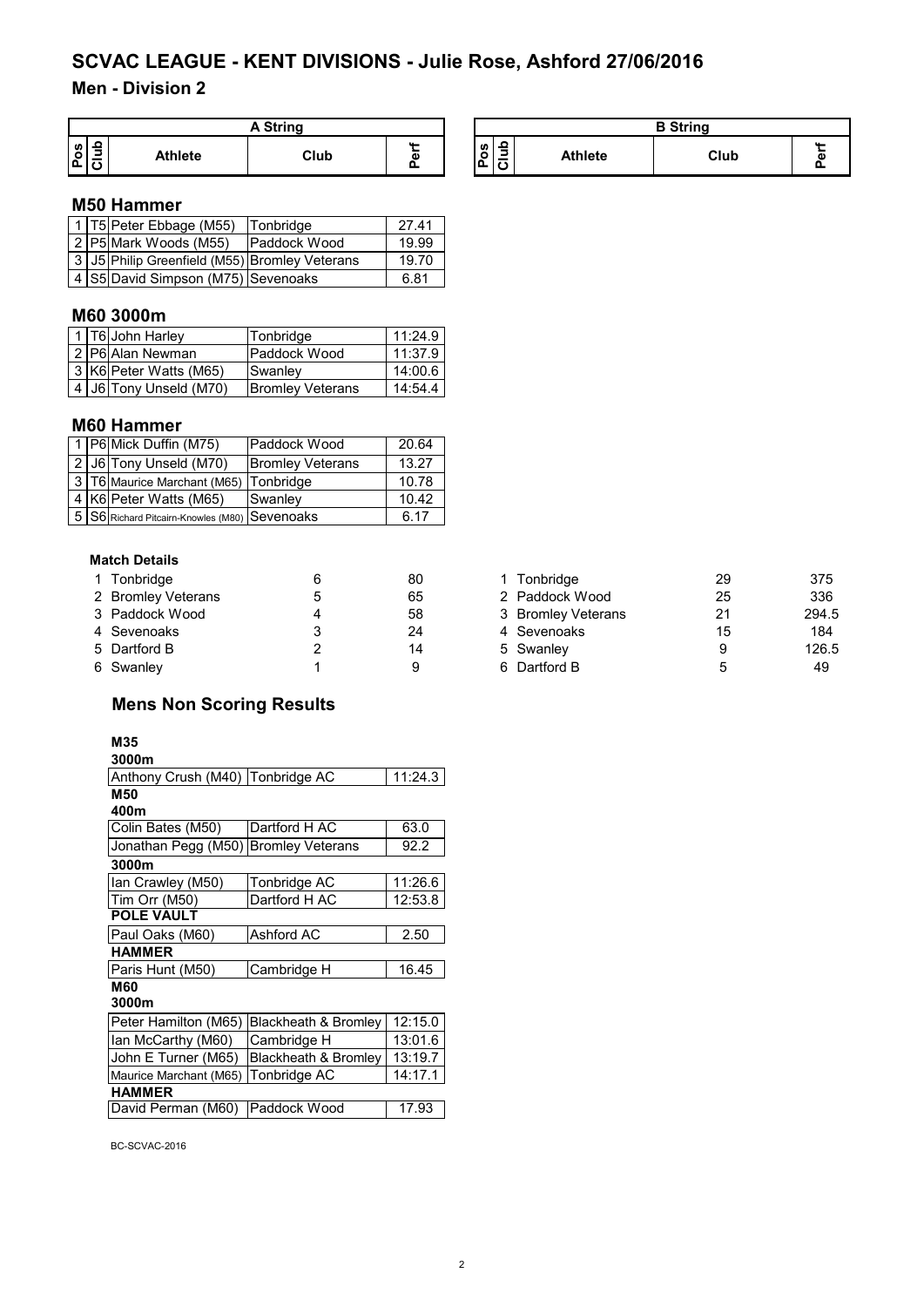# **Women - Division 1**

|                | <b>A String</b> |                |      |          |  |  |  |  |  |  |
|----------------|-----------------|----------------|------|----------|--|--|--|--|--|--|
| <b>SD</b><br>o | ≌               | <b>Athlete</b> | Club | 64.<br>ω |  |  |  |  |  |  |

| A String                   |  |  |   | <b>B</b> String |      |                      |
|----------------------------|--|--|---|-----------------|------|----------------------|
| $\mathbf{a}$<br>Club<br>G) |  |  | ∼ | <b>Athlete</b>  | Club | <b>11</b><br>G)<br>ш |

## **W35 400m**

|  | l 1 I J3 lTina Nairn l          | <b>Bromley Veterans</b>                                 | 66.4 |  | 1 D4 Fleur Hardie (W40)   | Dartford                      | 71.2 |
|--|---------------------------------|---------------------------------------------------------|------|--|---------------------------|-------------------------------|------|
|  |                                 | 2   F3 Carole Penlington (W40)   Blackheath and Bromley | 67.3 |  | $ 2 F4 $ Jenny Neal (W45) | <b>Blackheath and Bromley</b> | 73.7 |
|  | 3 D3 Allison Page (W45)         | <b>IDartford</b>                                        | 68.8 |  | ∟3 IB4ISarah Dodds        | Bexlev                        | 76.1 |
|  | 4 B3 Wendy Masters (W45) Bexley |                                                         | 70.0 |  | 4 $ C4 $ Rose Baker (W50) | Cambridge                     | 80.3 |
|  | 5 C3 Cara Oliver (W40)          | Cambridge                                               | 78.6 |  |                           |                               |      |

|  | 1 D4 Fleur Hardie (W40)   | Dartford                      | 71.2 |
|--|---------------------------|-------------------------------|------|
|  | $2$   F4 Jenny Neal (W45) | <b>Blackheath and Bromley</b> | 73.7 |
|  | 3 B4 Sarah Dodds          | Bexley                        | 76.1 |
|  | 4 C4 Rose Baker (W50)     | Cambridge                     | 80.3 |
|  |                           |                               |      |

## **W35 3000m**

|  |                         | 1   F3 Carole Penlington (W40)   Blackheath and Bromley   10:55.7 |         |  | I D4 Anoushka Johnson (W40) Dartford |                               | 11:49.9 |
|--|-------------------------|-------------------------------------------------------------------|---------|--|--------------------------------------|-------------------------------|---------|
|  | 2 D3 Hannah Roberts     | Dartford                                                          | 11:29.9 |  | 2 F4 Sara Elmgvist (W40)             | <b>Blackheath and Bromley</b> | 12:08.0 |
|  | 3 C3 Cara Oliver (W40)  | Cambridge                                                         | 12:02.2 |  | 3   C4   Lisa Atkinson (W40)         | <b>Cambridge</b>              | 12:19.6 |
|  | 4 J3 Tina Nairn         | <b>Bromley Veterans</b>                                           | 12:14.8 |  | 4 B4 Sarah Dodds                     | Bexlev                        | 15:09.9 |
|  | 5 B3 Denise Hirst (W50) | Bexlev                                                            | 14:34.4 |  |                                      |                               |         |

|  | 1   D4 Anoushka Johnson (W40)   Dartford |                        | 11:49.9 |
|--|------------------------------------------|------------------------|---------|
|  | 2   F4 Sara Elmqvist (W40)               | Blackheath and Bromley | 12:08.0 |
|  | 3 C4 Lisa Atkinson (W40)                 | Cambridge              | 12:19.6 |
|  | 4 B4 Sarah Dodds                         | Bexley                 | 15:09.9 |
|  |                                          |                        |         |

# **4x400m Relays**

|  |                | 1   F3   Blackheath and Bromley   Jenny Neal, Maureen Miller, Carole Penlington, Sara Elmqvist | 4:52.6 |
|--|----------------|------------------------------------------------------------------------------------------------|--------|
|  | 2 D3 Dartford  | Stacy Taylor, Allison Page, Fleur Hardie, Kim Taylor                                           | 4:59.6 |
|  | 3 C3 Cambridge | Rose Baker, Xanine Powell, Ros Tabor, Cara Oliver                                              | 5:37.7 |
|  | 4 B3 Bexley    | Sarah Dodds, Denise Hirst, Wendy Masters, Geraldine Legon                                      | 6:03.3 |

# **W35 High Jump**

|  | 1 C3 Xanine Powell    | Cambridge              | 1.20 |
|--|-----------------------|------------------------|------|
|  | 2 D3 Kim Taylor       | Dartford               | 1.15 |
|  | 3 F3 Jenny Neal (W45) | Blackheath and Bromley | 1.10 |
|  | 3 B3 Sarah Dodds      | Bexley                 | 1.10 |
|  |                       |                        |      |

#### **W35 Triple Jump**

|  | 1 B3 Wendy Masters (W45) Bexley |                         | 8.05 |
|--|---------------------------------|-------------------------|------|
|  | 2 J3 Tina Nairn                 | <b>Bromley Veterans</b> | 8.02 |
|  | 3 C3 Xanine Powell              | Cambridge               | 6.52 |
|  | 4 D3 Stacy Taylor               | Dartford                | 6.30 |

#### **W35 Hammer**

|  | 1 B3 Sarah Steadman | Bexley                                                  | 28.20 |
|--|---------------------|---------------------------------------------------------|-------|
|  | 2 D3 Stacy Taylor   | Dartford                                                | 21.81 |
|  | 3 C3 Xanine Powell  | Cambridge                                               | 20.77 |
|  | J3 Tina Nairn       | <b>Bromley Veterans</b>                                 | 12.96 |
|  |                     | 5   F3 Carole Penlington (W40)   Blackheath and Bromley | ntr   |

# **W50 400m**

|  | 1 F5 Maureen Miller               | <b>Blackheath and Bromley</b> | 71.9  |
|--|-----------------------------------|-------------------------------|-------|
|  | $\sqrt{2}$ C5 Ros Tabor (W55)     | Cambridge                     | 77.1  |
|  | 3 D5 Denise Rose                  | Dartford                      | 79.3  |
|  | 4 B5 Geraldine Legon (W55) Bexley |                               | 115.6 |

### **W50 3000m**

|  | 1 F5 Clare Elms                   | Blackheath and Bromley 10:18.8 |         |
|--|-----------------------------------|--------------------------------|---------|
|  | 2 C5 Rose Baker                   | Cambridge                      | 11:57.6 |
|  | 3 D5 Denise Rose                  | Dartford                       | 12:52.6 |
|  | 4 B5 Geraldine Legon (W55) Bexley |                                | 15:55.3 |

# **W50 High Jump**

|  | 1 C5 Christine Bond       | Cambridge                     | 1.30 |
|--|---------------------------|-------------------------------|------|
|  | 2 D5 Teresa Eades (W55)   | Dartford                      | 1.28 |
|  | $ 3 $ B5 Liz Slater (W55) | Bexlev                        | 1.15 |
|  | 4 F5 Maureen Miller       | <b>Blackheath and Bromley</b> | 1.10 |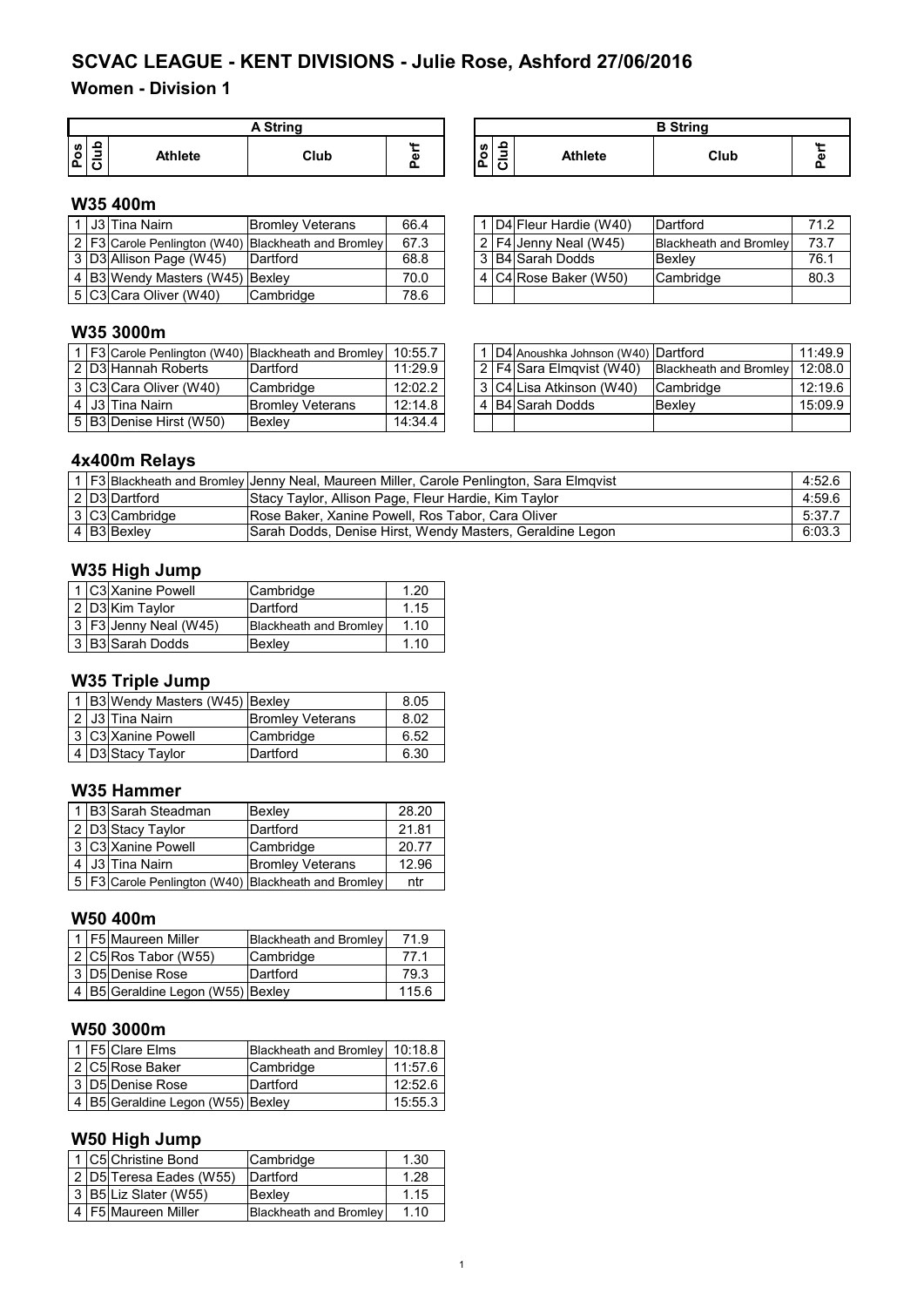# **Women - Division 1**

| <b>String</b>               |         |      |                |                       |                          |                | <b>B</b> String |        |
|-----------------------------|---------|------|----------------|-----------------------|--------------------------|----------------|-----------------|--------|
| ء<br>ő<br>=<br>ـ<br>۱ř<br>◡ | Athlete | Club | <b>11</b><br>A | ທ<br>o<br><u>і п.</u> | $\overline{\cdots}$<br>J | <b>Athlete</b> | Club            | $\sim$ |

### **W50 Triple Jump**

|  | 1 D5 Teresa Eades (W55)              | Dartford               | 9.07 |
|--|--------------------------------------|------------------------|------|
|  | 2 F5 Jackie Montgomery               | Blackheath and Bromley | 8.22 |
|  | 3 B5 Geraldine Legon (W55) Bexley    |                        | 5.55 |
|  | 4 C5 Maria Macdonald (W60) Cambridge |                        | 5.49 |

## **W50 Hammer**

|  | 1 D5 Anne Thacker (W55) Dartford   |                               | 25.38 |
|--|------------------------------------|-------------------------------|-------|
|  | 2   F5 Jackie Montgomery           | <b>Blackheath and Bromley</b> | 19.42 |
|  | 3 B5 Liz Slater (W55)              | Bexley                        | 19.27 |
|  | 4 C5 Marlow Hadler (W70) Cambridge |                               | 16.15 |

### **W60 3000m**

|  | 1 C6 Ros Tabor (W65) | Cambridge                      | 12:45.5 |
|--|----------------------|--------------------------------|---------|
|  | 2 F6 Helen Godsell   | Blackheath and Bromley 15:06.2 |         |
|  | 3 D6 Sheila Pickett  | Dartford                       | 17:43.7 |

## **W60 High Jump**

|  | 1 D6 Christine Clements | Dartford                      | 1.20 |
|--|-------------------------|-------------------------------|------|
|  | 2 C6 Maria Macdonald    | Cambridge                     | 1.00 |
|  | 3 F6 Helen Godsell      | <b>Blackheath and Bromley</b> | 0.90 |

### **W60 Hammer**

|  | 1 F6 Barbara Terry (W70) | <b>Blackheath and Bromley</b> | 20.74 |
|--|--------------------------|-------------------------------|-------|
|  | 2 D6 Christine Clements  | Dartford                      | 16.28 |
|  | 3 C6 Maria Macdonald     | Cambridge                     | 14.39 |

| <b>Match Details</b>     | Mt Pts | Pts  |
|--------------------------|--------|------|
| 1 Dartford               | 6      | 79   |
| 2 Blackheath and Bromley | 5      | 70.5 |
| 3 Cambridge              | 4      | 68   |
| 4 Bexley                 | 3      | 48.5 |
| 5 Bromley Veterans       | 2      | 17   |

BC-SCVAC-2016

| <b>Match Details</b>     | Mt Pts | Pts  | <b>Overall Details</b>   | <b>Tot Mt Pts</b> | <b>Tot Pts</b> |
|--------------------------|--------|------|--------------------------|-------------------|----------------|
| 1 Dartford               | 6      | 79   | 1 Dartford               | 30                | 374            |
| 2 Blackheath and Bromley | 5      | 70.5 | 2 Blackheath and Bromley | 23                | 299.5          |
| 3 Cambridge              |        | 68   | 3 Cambridge              | 18                | 262            |
| 4 Bexley                 |        | 48.5 | 4 Bexlev                 | 18                | 234.5          |
| 5 Bromley Veterans       |        | 17   | 5 Bromley Veterans       |                   | 155            |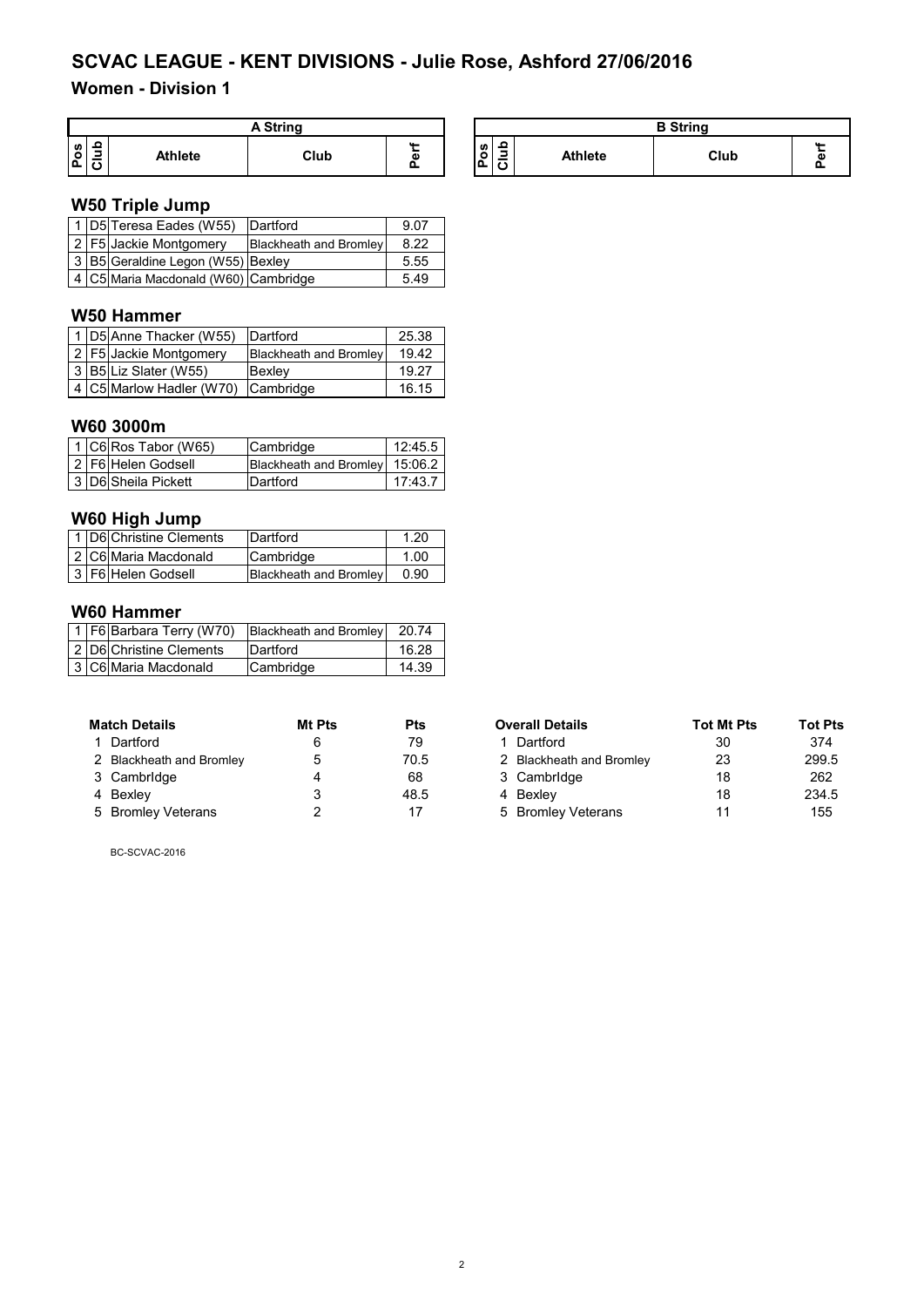# **Women - Division 2**

| String                                    |                |      |               |                  |                                                             |                | <b>B</b> String |   |
|-------------------------------------------|----------------|------|---------------|------------------|-------------------------------------------------------------|----------------|-----------------|---|
| ωI<br>$\circ$<br>-<br>$\mathbf{a}$<br>l C | <b>Athlete</b> | Club | $\cdots$<br>m | ⊇ ا ه<br>∼<br>ஂ௨ | $\overline{\phantom{a}}$<br>$\overline{\phantom{a}}$<br>ــا | <b>Athlete</b> | Club            | л |

### **W35 400m**

|  | K3 Katarina<br>Summers       | Swanlev  | 68.7                 |                   | Wright (W45)<br>.<br>Diane  | 'onbridae | ח רפ<br>oz.u |
|--|------------------------------|----------|----------------------|-------------------|-----------------------------|-----------|--------------|
|  | ക്asha<br>Houghton<br>`/W40. | onbridge | <b>75.3</b><br>' ບ.ບ | $\sim$ $\sqrt{ }$ | (W45)<br>⊰arar<br>∟uckman ∂ | Swanley   | 90.8         |

|  | 1 T4 Diane Wright (W45)          | Tonbridge | 82.0 |
|--|----------------------------------|-----------|------|
|  | 2 K4 Sarah Luckman (W45) Swanley |           | 90 R |

#### **W35 3000m**

|  | 1 T3 Sasha Houghton (W40) Tonbridge |         | 11:57.8 |  | 1   K4 Sarah Luckman (W45)   Swanley |           | 15:07.5 |
|--|-------------------------------------|---------|---------|--|--------------------------------------|-----------|---------|
|  | 2 K3 Katarina Summers               | Swanley | 12:43.5 |  | T4 Emma Avis (W45)                   | Tonbridae | disa    |
|  | 3 A3 Jane Wheeler (W45)             | Ashford | 15:15.8 |  |                                      |           |         |

|  | 1 K4 Sarah Luckman (W45) Swanley |           | 15:07.5 |
|--|----------------------------------|-----------|---------|
|  | T4 Emma Avis (W45)               | Tonbridge | disa    |
|  |                                  |           |         |

### **4x400m Relays**

|  | i 3∏onbridae | Diane Wright, Sasha Houghton, Lucy Pitcairn-Knowles<br>IEmma Avis.                         | ے.5:14 |
|--|--------------|--------------------------------------------------------------------------------------------|--------|
|  | 2 K3 Swanley | . Melanie Aflatt<br><b>Katarina</b><br>Victoria Ingamells.<br>. Sarah Luckman.<br>Summers. | 5:56.  |

#### **W35 High Jump**

|  | $\vert$ 1 K3 Anna Willard (W40)     |  | Swanley | 1.20 |
|--|-------------------------------------|--|---------|------|
|  | 2 T3 Sasha Houghton (W40) Tonbridge |  |         | 1.15 |

### **W35 Triple Jump**

|  | $1$ T3 Nina Ridge (W40)               | Tonbridge | 6.88 |
|--|---------------------------------------|-----------|------|
|  | 2 K3 Victoria Ingamells (W40) Swanley |           | 540  |

#### **W35 Hammer**

|  | 1   T3 Nina Ridge (W40)   | <b>Tonbridge</b> | 14.20 |
|--|---------------------------|------------------|-------|
|  | $2$ K3 Anna Willard (W40) | <b>Swanley</b>   | 13.73 |

### **W50 400m**

|  | 1 T5 Lucy Pitcairn-Knowles Tonbridge |              | 78.4  |
|--|--------------------------------------|--------------|-------|
|  | 2 P5 Sharon Hawkins                  | Paddock Wood | 82.1  |
|  | 3 K5 Melanie Aflatt                  | Swanley      | 101.5 |

# **W50 3000m**

|  | 1 T5 Lucy Pitcairn-Knowles Tonbridge |                      | 12:17.3 |
|--|--------------------------------------|----------------------|---------|
|  | 2 P5 Sharon Hawkins                  | <b>IPaddock Wood</b> | 12:46.7 |

## **W50 High Jump**

|  | 1   T5 Lucy Pitcairn-Knowles   Tonbridge | 1.00   |
|--|------------------------------------------|--------|
|  | 2 K5 Helena Orrom (W55) Swanley          | _ N_90 |

#### **W50 Triple Jump**

|  | 1 A5 Patricia Oakes (W70) Ashford    |              | 6.22 |
|--|--------------------------------------|--------------|------|
|  | 2 T5 Lucy Pitcairn-Knowles Tonbridge |              | 4.78 |
|  | 3 K5 Melanie Aflatt                  | Swanley      | 4.65 |
|  | $ 4 P5 $ Sue James (W65)             | Paddock Wood | 4.64 |

#### **W50 Hammer**

|  | 1 T5 Diane Bradley      | Tonbridge           | 20.33 |
|--|-------------------------|---------------------|-------|
|  | 2 K5 Helena Orrom (W55) | <b>I</b> Swanlev    | 12.04 |
|  | 3   P5 Sharon Hawkins   | <b>Paddock Wood</b> | 10.27 |

### **W60 3000m**

|  | $\vert$ 1   P6 Sue James (W65) | <b>IPaddock Wood</b> | 14:56.1 |
|--|--------------------------------|----------------------|---------|
|  | 2 T6 Nicola Buckwell           | Tonbridge            | 16:13.9 |
|  | 3 K6 Zena Harper               | Swanley              | 16:57.7 |